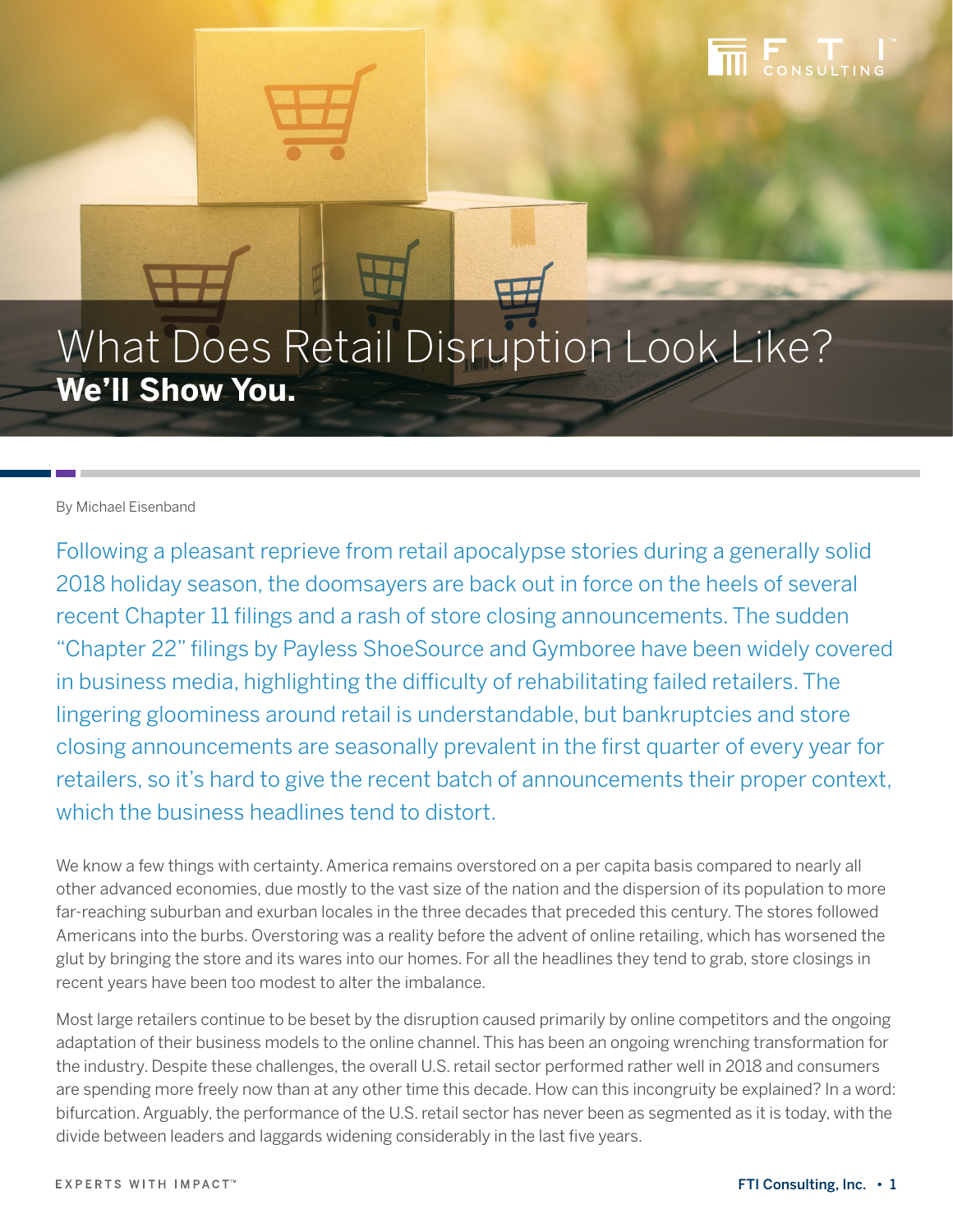How do we know this to be so? The data spells it out pretty clearly. We analyzed the performance of one ratio  $$ gross profit-to-SG&A ("GP/SPA") expense — over the last 15 years for 100 publicly owned retailers that reported at least \$100 million of annual sales over the entirety of this period. It was a fixed set of store-based companies. Online-only retailers, such as Amazon and Wayfair were omitted, as were companies that either failed or went private at any point during this stretch and stopped reporting financial results. (We also omitted Wal-Mart due to its outsized influence on weighted average measurements.) GP/SGA is an ideal ratio for evaluating retailers' operating performance, as it captures the collective effects of sales growth, gross margin and expense control in a single metric. Furthermore, this ratio is, by definition, always greater than zero and almost always greater than one, which makes it easy to work with and interpret, and avoids the mathematical quirks of a ratio that can approach zero or be negative.

When viewed in the aggregate, that is, on a weighted average basis, the ratio has been flattish since 2014, after having rebounded from a swoon during the recession. The weighted average ratio remains slightly lower than it was in the pre-recession period, as the financial burden of competing online with peers and online-only retailers has taken a toll on most retailers' profitability, irrespective of size.

However, this impact is widely disproportionate among retailers, with unweighted summary measures of this ratio having deteriorated markedly since 2013, as we see in **Exhibit 1**. The average, median and trimmed mean measurements of our ratio have all moved sharply lower in tandem for the last five years, and recently have approached their lows of 2009 at the height of the recession. The contrast between these summary measures and the weighted average is alarming, with the gap or difference in our ratio between the weighted average and the unweighted mean widening to a 15-year high in 2018 (**Exhibit 2**).



## EXHIBIT 1

**Source**: FTI Consulting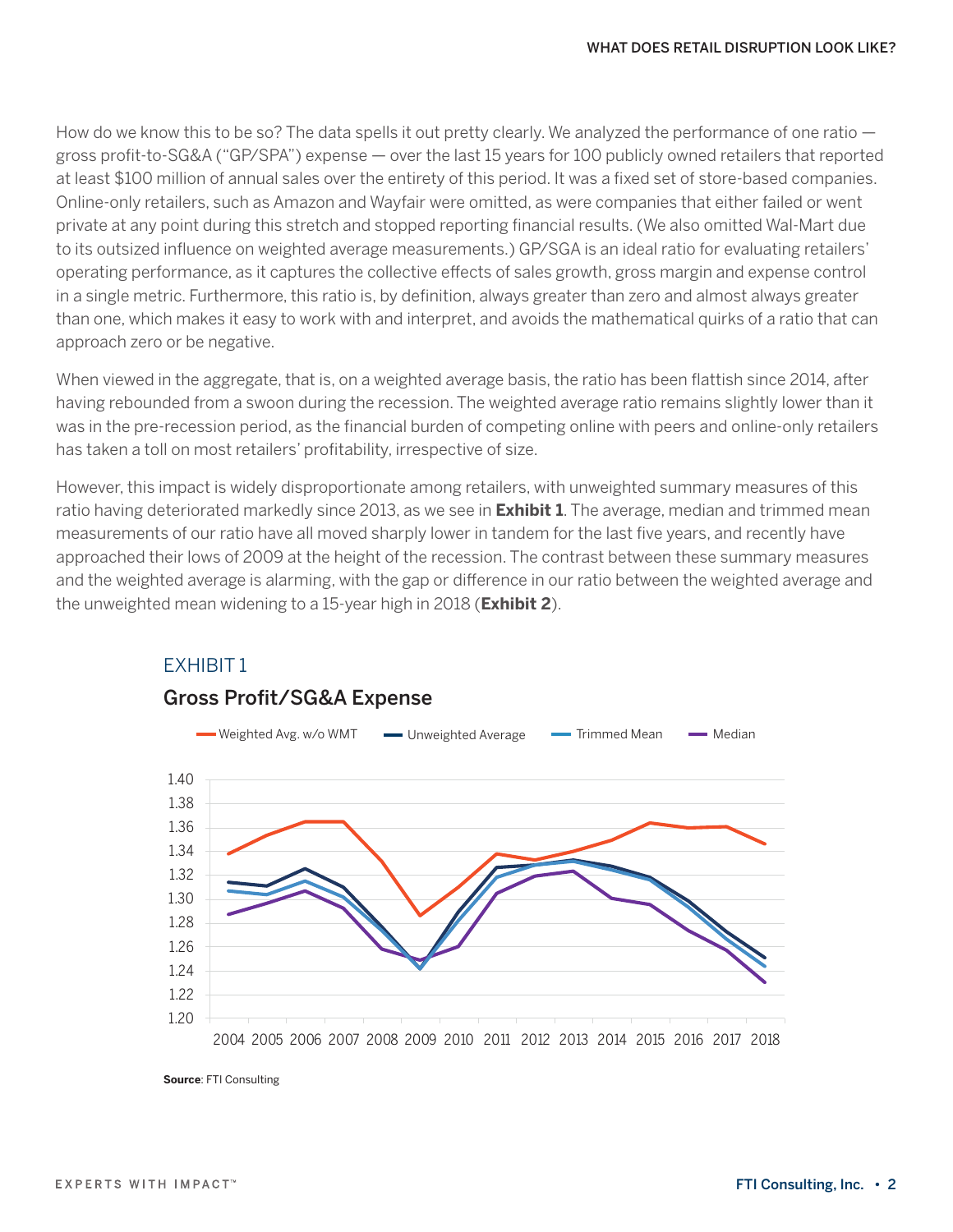#### EXHIBIT 2

### 0.00 0.02 0.04 0.06 0.08 0.10 0.12 0.14 2004 2005 2006 2007 2008 2009 2010 2011 2012 2013 2014 2015 2016 2017 2018 **Source**: FTI Consulting Gross Profit/SG&A Expense Weighted Average minus Median Weighted Average minus Mean

What do these trends signify? They primarily tell us that aggregate totals and weighted averages for the retail sector are misleading and conceal the turmoil beneath the surface. Most large retailers are faring considerably better than average or smaller retailers, however one defines that. Only 26 of our 100 retailers saw this ratio improve in 2018 compared to 2013, while just 36 showed improvement compared to 2005. Ten companies had a ratio below 1.0 (i.e. negative EBITDA) in 2017-2018 compared to none in 2005-2006. Overall, this has been quite a dismal showing at a time when consumer spending is finally strengthening — and these exclude the Chapter 11 filers!

These trends don't necessarily suggest that widespread distress and failure is the eventual fate of smaller and mid-tier chains, but it is concerning that their performance, at least by this metric, continues to weaken with little indication of reversal at a time when consumer spending is fairly robust. We can only wonder what will happen when economic growth inevitably sputters. For the moment, we expect Chapter 11 filings by retailers to remain above historical norms, even in the absence of a recession as the decade of disruption claims more casualties.